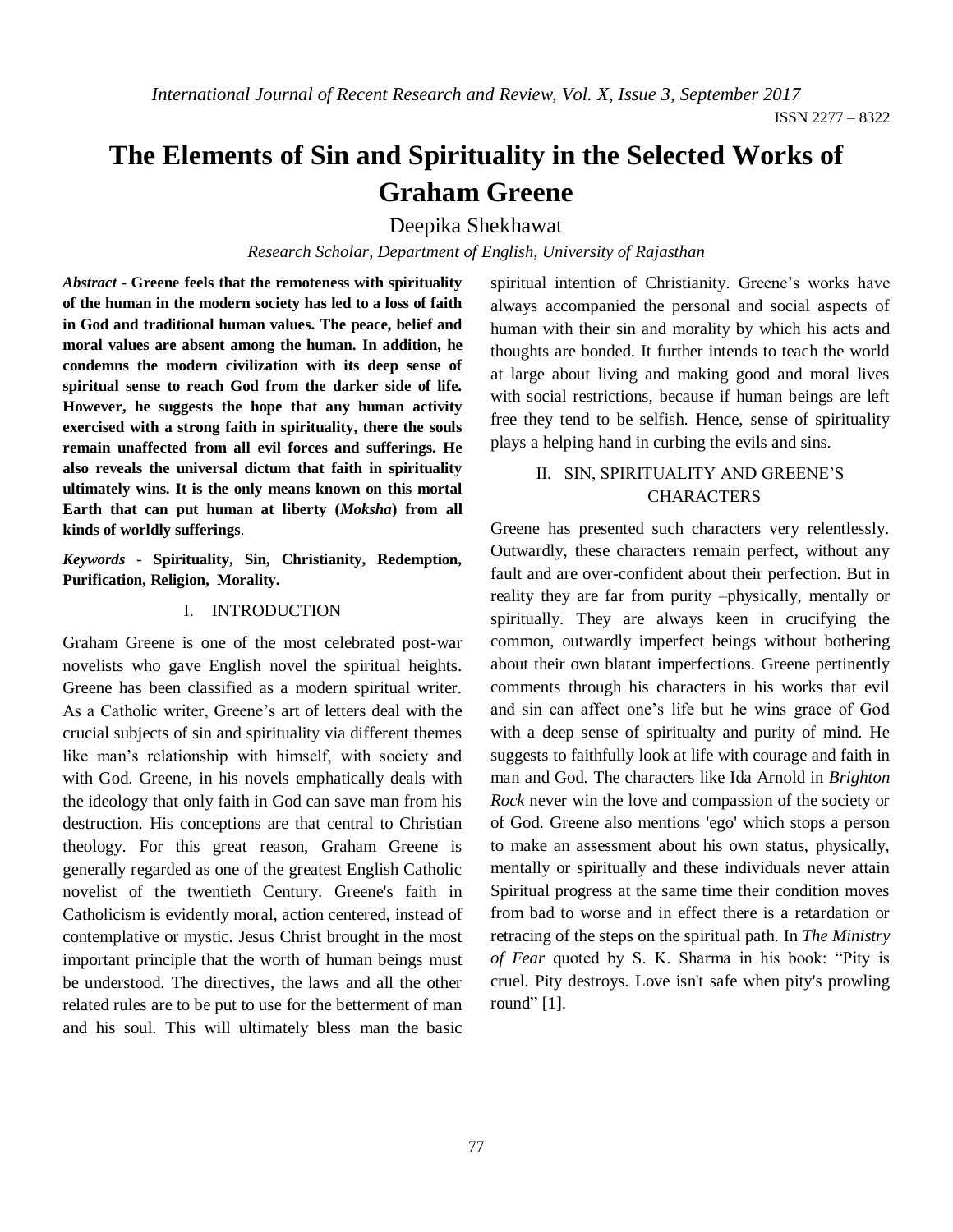*The Bible* witnesses of the fact that no man is without ills and sins, not even one, but the divine God, Jesus Christ, forgives and defends them, all. He forgives and derides those who have lost their purity, physically. Again, for their spiritual sins, he criticizes them, as it is in his words when he says, "Therefore I tell you, every sin and blasphemy will be forgiven men, but the blasphemy against the spirit will not be forgiven."[2]

The noticeable element in Greene's character is that all bear a strong faith in religion and have complete awareness of the presence of God that enshrines their actions. Even the evil characters in his novels, are conscious of the grace of God if they switch on to the path of saintliness.

Greene is entirely disappointed with the world and he is repelled with the true nature of man as his lack of faith in the true spirituality of man blights any Bible optimism concerning the expectation of goodness in man. We apparently notice in *The Heart of the Matter* when he says, "Point me out the happy man and I will point you out either extreme egotism, evil or else an absolute ignorance." [3]

In the *Brighton Rock* critics point out that the character Pinkie is driven by forces beyond his control that he is possibly a victim of society. So he cannot be directly considered among the damned ones but for the devil forces, instead he deserves the sympathy and understanding of the others. However, all these, he fails to win from his relatives and society consequently angularities and psychic disorders become a part of his character.

Greene very aptly defends the character Pinkie who is damned, to give a clear conception of sin and spirituality where the moderating circumstances of his sins, holds back him in a favorable light. Thus, Pinkie is a character who may be accepted by God –who is highly merciful with a strangeness of mystery that cannot be just comprehended by other than a religiously spiritual man. Thus, the conventional approach towards sin spirituality is skillfully made in Greene's novels.

On the other hand, Greene's character, Ida Arnold keeps him in frustration and dissatisfaction. Greene sheds his anguish over such characters complaining about their growing attitude towards materialism. These characters have been overconfident, reluctant and pretentious about their character and actions. In reality, they are far from purity and perfection, physically, mentally and spiritually. Although they are very keen in disgracing the ordinary and little imperfect human beings, without bothering about their own inner self. The very characters like Ida Arnold in *Brighton Rock* fail to win either love or compassion of either their society or God. It is all their purity of mind engulfed by their ego. This evil hinders their spiritual progress and retards the steps on the spiritual path.

Greene takes it as an interesting subject to reveal the disastrous effect of such flaws as in the characters that can destroy a man. The flaw of Greene's character Scobie in *The Heart of the Matter* deviates them from their path of sin and immorality and finally leads to the saintliness that is longed for, by any true believer. This is how Greene serves these elements thorough his novels in an exalted and manifested manner. Now considering morality and sin from the social point of view, William Glasser suggests that crimes and sins are certainly due to personality failure of the characters in most of the cases. As a consequence the sinners and criminals should be considered as failures and thus treated with kindness and sympathetic understanding, and not anything else. He further adds that these victims and sufferers failing to establish their identity in the existing society try to resort to all kinds of perversions. This ideology is very similar to the ideology of the character Pinkie, in *Brighton Rock*, who won social sympathy of the readers.

Greene presents this supreme notion through the character, Scobie, in *The Heart of the Matter*, in whose life there is a lot of suffering. Scobie's character remarks the disastrous effect of pride and pity. He being a catholic ceases to love his real devoted wife Louise, and keep immoral sexual relation for his physical pleasure, which is apparently a sin that he commits very knowingly. He could have declined Helen and stayed with his wife Louise, or he would have owed Helen as legal wife and left Helen. However, he did not, just because of want of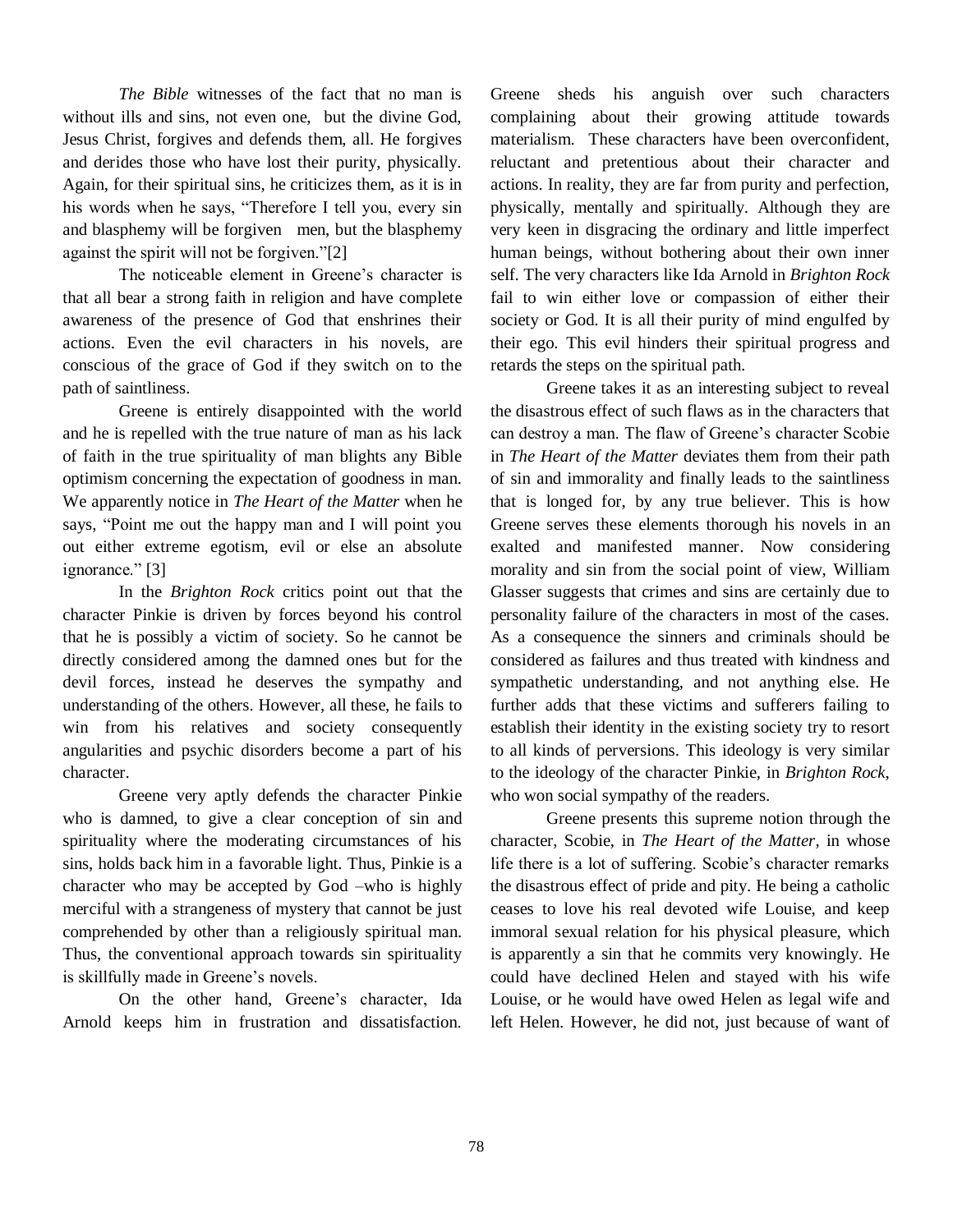sinful pleasure. He was very much aware of his sins, but ignorance gave him no way and he remained on the errant path, for long. It sets a dialectical tension in Scobie's mind. In this process, he had to suffer a lot in the later phase of his life. He fails to put his faith in trust of God. For his love and faith remains in his short physical pleasure. This indicates so much his theological convictions as his yearning for self-destruction. He prays to God, but fails to comprehend the appalling divine mercy. Because of his pride and does not trust Him who loves him. Nevertheless, Greene remarks that a sinner is very close to God.

Michael Torre in *Greene's Saints* says,

"Scobie is driven to this act is quite believable because his inner anguish is fierce and death seems the only release. In a way, he is trying to be true to that which is best in him, trying to live out the form of his life in faith, trying to maintain his solitude for all those he has undertaken to care for and protect in a way that will hurt them at least. This is, of course, a foolish and pretentious thing to do: he is being too dutiful, is too busy playing God." [4]

Scobie suffers the maximum for his rejection of God's assistance forever. It is much of his free choice through which he moves toward his voluntary death or redemption. Greene brings out this notion successfully that it is his indecisiveness that Scobie rejects God's help, knowing very well that it would mean damnation. Inside the Church, he imagines that he has an argument with God. He says to God,

"You'll be better off if you leave me once and for all. I know what I am doing. I am not pleading for mercy. I am going to damn myself, whatever that means…but you'll be at peace when I am out of your reach…you'll be able to forget me, God." [5]

Thus, Greene Records the minutest sensations and impressions through *The Heart of the Matter* where he advocates the central paradox that love is the factor that has led his ardent character in this novel, both to sin and to sanctity.

## III. SIN AND SPIRITUALITY: A UNIVERSAL THEME

Greene has his own ideologies are universal regarding sin and spirituality that revolves every human being inside this universe. For example, despair is thought to be an unforgivable sin in Christianity but Greene is of the opinion that the corrupt or evil man would never pay any heed to it. He is always after fulfilling his desires and lust in the present world as well as the next birth. Greene truly remarks, "Only a man of goodwill can carry in his heart the capacity for damnation."(62)

This idea qualifies justifiably the attitude Greene has towards his universal characters that are presented as the model of sinners and evils to the readers of the society.

Moreover, the utter feeling of salvation and damnation is appreciated in the character of the protagonists of most of his famous and controversial novels. Such pure and humanistic attitude itself shatters the conventional attitude of the believers and religions like Christianity and Catholicism, about the fate and damnation of a person. Thus, Greene's novels give an elevation to the idea of damnation and purification of the mortal existence of human beings, which is today absolutely absent, but still theologically, remains the only sine qua non of attaining purity and good-will in the eyes of the God, in his created world.

Considering this ideology philosophers and intellectuals discover a universality and commonness of theme in this aspect that Greene has been advocating throughout his works. For example, according to Hinduism sin can be comprehended as the earthly or materialistic lustthat takes a man far away from the path of achieving salvation/ *mukti.* In the Indian tradition of spirituality, the ultimate goal of a mortal life lies in liberation, i.e. *moksha*:

"The goal of spirituality, like that of science, is also liberation. It is the liberation of the inner spirit. Spirituality could be seen also as a complementary force that gives a positive direction to science and acts as an antidote to the latter's use for destructive purposes. In the least, it provides coping mechanisms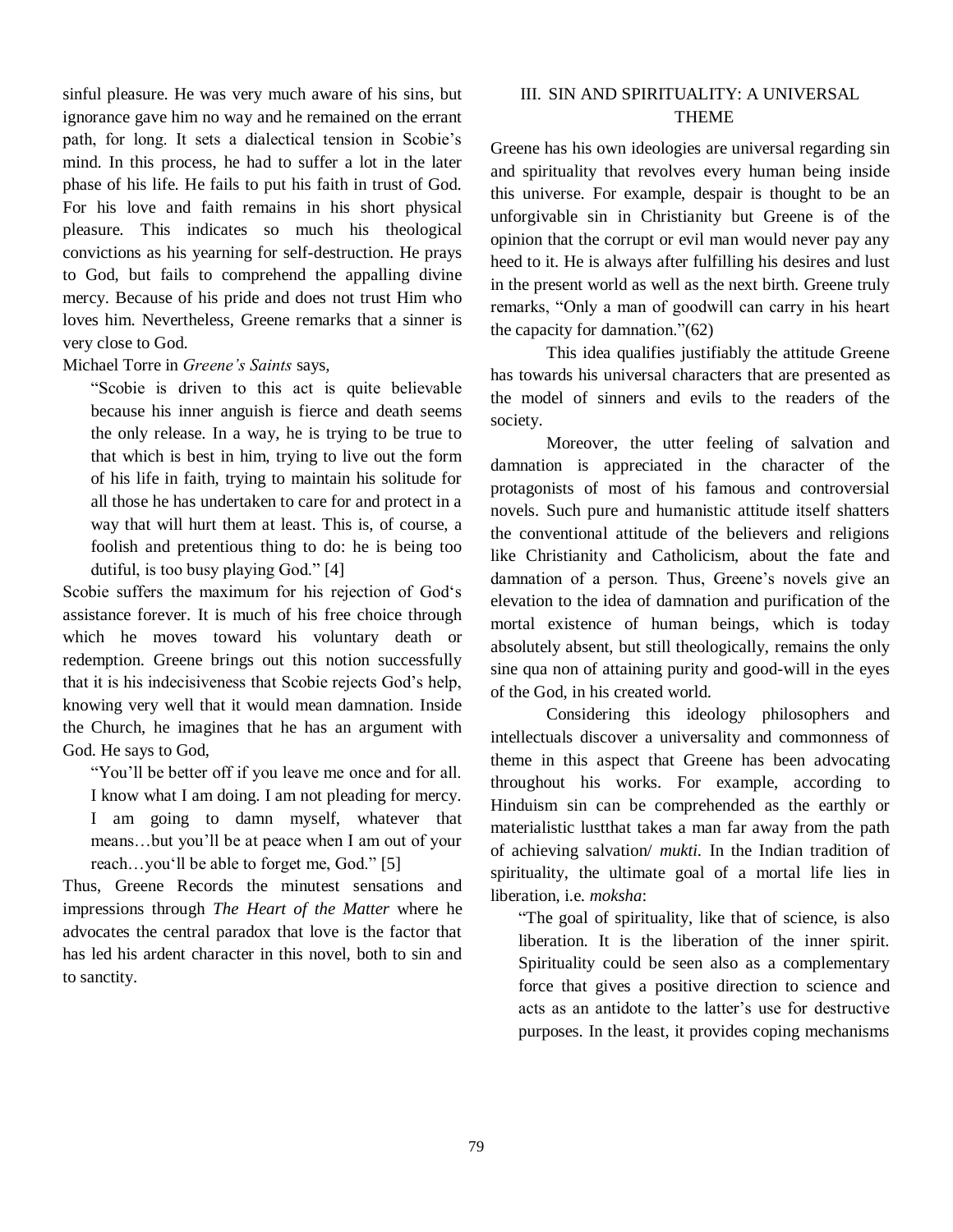to deal with psychologically debilitating anxiety, stress, fear and helplessness."[6]

In addition, our highly religious Indian saint, Swami Vivekananda approves of the factum:

"In certain moods when we would be seized with a passionate longing to break all bonds and fly unto the Highest, he would say that his works and activities as a religious teacher and preacher were all vanity, and superimpositions upon his true nature. Viewed from the highest standpoint, all work, even that of doing good to others, is no doubt *Maya,* a hindrance to personal *mukti.* But illumined souls like Vivekananda who belong, in the words of his Master, to the class of *Acharyakois* or world teachers, are born to take upon their shoulders the burden of a whole world. They care not for their own *mukti*, or for remaining merged in the bliss of the Absolute, though these are within their reach." [7]

Thus, with the above high statement of a universal spiritual saint, it is apparent that Greene too with his great oeuvres has constantly remained hard to establish a spiritual lesson for the common person, with the support of his protagonists of his novels.

Approaching further towards attaining salvation, which is a must to gain the original and pure spirituality, loaded with dignity and nobility of one self, (here presented through the characters of Greene), suffering is the only sine qua non to attaining it back. Greene puts forth the path of religion, Christianity, which ennobles a human being relieving him from the burden of his sins. The more he suffers, the more is his redemption gained. He has got to accept the damnation for the welfare and satisfaction of the others.

### IV. SOCIAL RELEVANCE

The significance of this paper strictly lies in the social life of a man who lives amidst all activities. Greene attempts to deal with the historical, political and cultural transformation in which the presence of religion and spirituality produce a profound change. Greene's Literature is but a collective fictitious feeling of spirituality expressed in various forms to reveal the history and happenings of the past where every work touches the essence that are pious, God fearing and dealing with all good paths of life where every hymn praised the purification, the deeds of the Almighty, with a religious experience of the human predicament.

Many critics and psychoanalysts observe his religious predominance, reflected spiritually, in his novels, at large. Herbert R. Haber criticized the writers like Hemingway, who did not remember the next world but praised for Greene, for whom spirituality has not died; relatively the world at large has chosen to forget Him and for the most Part, He has reciprocated in kind. [8]

The present piece of work emphatically examines an interwoven theme of sin and spirituality, which is too obsessed and consistent throughout all of his literary oeuvres. Sin is a moral evil, if regarded from the point of view of religion, and as distinguished from that of ethics. These elements are much more dominant in the three major Catholic novels of Greene *Brighton Rock*, *The Power and the Glory* and *The Heart of the Matter* giving to his works a religious overtone.Greene by bringing back to the English novel this religious sense, and dealt with spiritual problems such as faith, salvation, and damnation in his novels.The finest critic on Greene, George Woodcock states:

"Theologically Greene may recognize original sin, but in his writings, the evil in man is always less than evil without arising from the collective activities of society. His observation of humanity, forces him into a revolutionary attitude" (199) [9].

Herbert R. Haber points out,

". . . Graham Greene believes that ultimately from impurity will come purity, from demonism saintliness, from unbelief belief, from vice virtue and that is why his heroes often seem closer to demons than to saint." [10]

## V. CONCLUSION

Briefly, it can be wisely concluded that Graham Greene has thoroughly and effectively made use of his literary philosophy accentuating the universal elements of sin and spirituality, which strongly interferes with the human